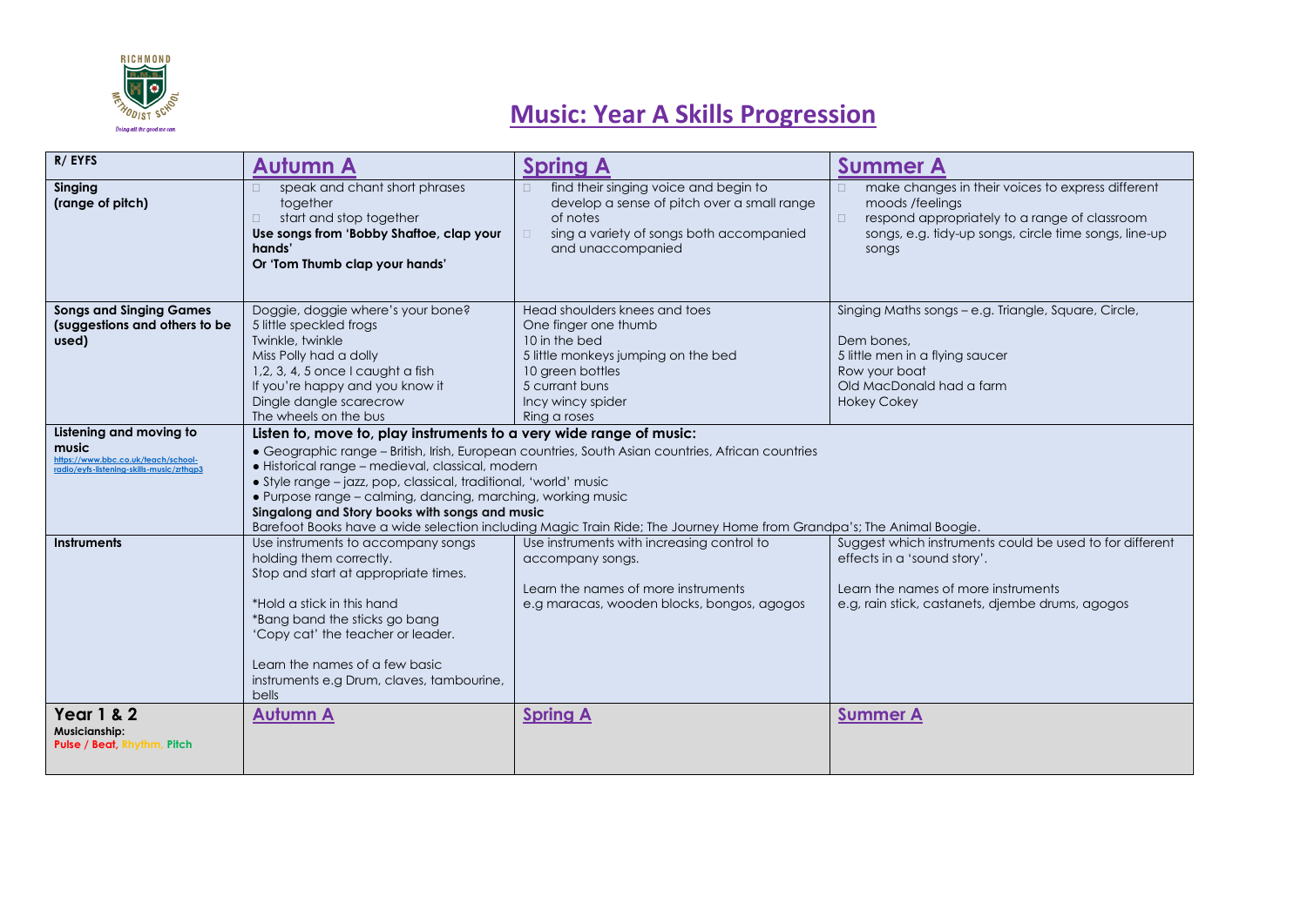

| Singing<br>(To be completed in<br>singing practice each<br>week and alongside class<br>singing)   | Sing simple songs, chants and<br>rhymes from memory.<br>Respond to simple visual<br>directions (e.g. stop, start,<br>loud, quiet) and counting in.<br>Sing familiar songs in both low<br>and high voices (Pitch)<br>Discuss difference in sound.<br>(timbre)                                                                                                                                                                                                                                                                             | Sing a wide range of call and<br>response songs<br>Control vocal pitch and to match<br>the pitch they hear with accuracy -<br>pitching accurately. (pitch)<br>Improvise simple vocal chants,<br>using question and answer phrases. | Sing songs regularly with increasing vocal<br>control.<br>• Know the meaning of dynamics<br>(loud/quiet) and tempo (fast/slow) and<br>demonstrate these when singing by<br>responding to<br>(a) the leader's directions and<br>(b) visual symbols (e.g. crescendo,<br>decrescendo, pause)<br>• Sing short phrases independently |
|---------------------------------------------------------------------------------------------------|------------------------------------------------------------------------------------------------------------------------------------------------------------------------------------------------------------------------------------------------------------------------------------------------------------------------------------------------------------------------------------------------------------------------------------------------------------------------------------------------------------------------------------------|------------------------------------------------------------------------------------------------------------------------------------------------------------------------------------------------------------------------------------|---------------------------------------------------------------------------------------------------------------------------------------------------------------------------------------------------------------------------------------------------------------------------------------------------------------------------------|
| <b>Suggested songs</b>                                                                            | Have you Brought your Whispering Voice?<br><b>Boom Chicka Boom</b><br>Hello, How are You<br>Star Light, Star Bright, First Star I See Tonight<br>Hey, Hey, Look at Me<br>Rain, Rain Go Away<br>Oats and Beans and Barley Grow<br>Paintbox<br>Hello, Hello, Good Morning<br>Look What I Can Do!<br>Marching<br>In The Snow<br>One, Two, Three Little Acorns<br>Wake Up!<br><b>Beautiful Bird</b><br><b>Coordination Funk</b><br>Line Up, Line Up<br>Lunch<br><b>Make A Picture</b><br>With Shapes<br>Together<br><b>Walking To School</b> | Ebeneezer Sneezer<br>Dr Knickerbocker<br>Kye Kye Kule<br>Acka Backa                                                                                                                                                                | Singing Sherlock: • Dragon Dance<br>• Trad. Bangladesh: Mo matchi (Song of the Bees)<br>· Trad. Ghana:<br>· Trad. England: An Acre of Land                                                                                                                                                                                      |
| <b>Listening Skills</b><br>We listen to different music<br>weekly either in class or<br>assembly. | Walk, move or clap a steady<br><b>beat</b> , changing the speed of<br>the beat as the <b>tempo</b> of the<br>music changes.                                                                                                                                                                                                                                                                                                                                                                                                              | Understand that the speed of the<br>beat can change, creating a faster<br>or slower pace (tempo).                                                                                                                                  | • Mark the beat of a listening piece by<br>tapping or clapping and recognising<br>tempo<br>Recognise changes in in tempo.                                                                                                                                                                                                       |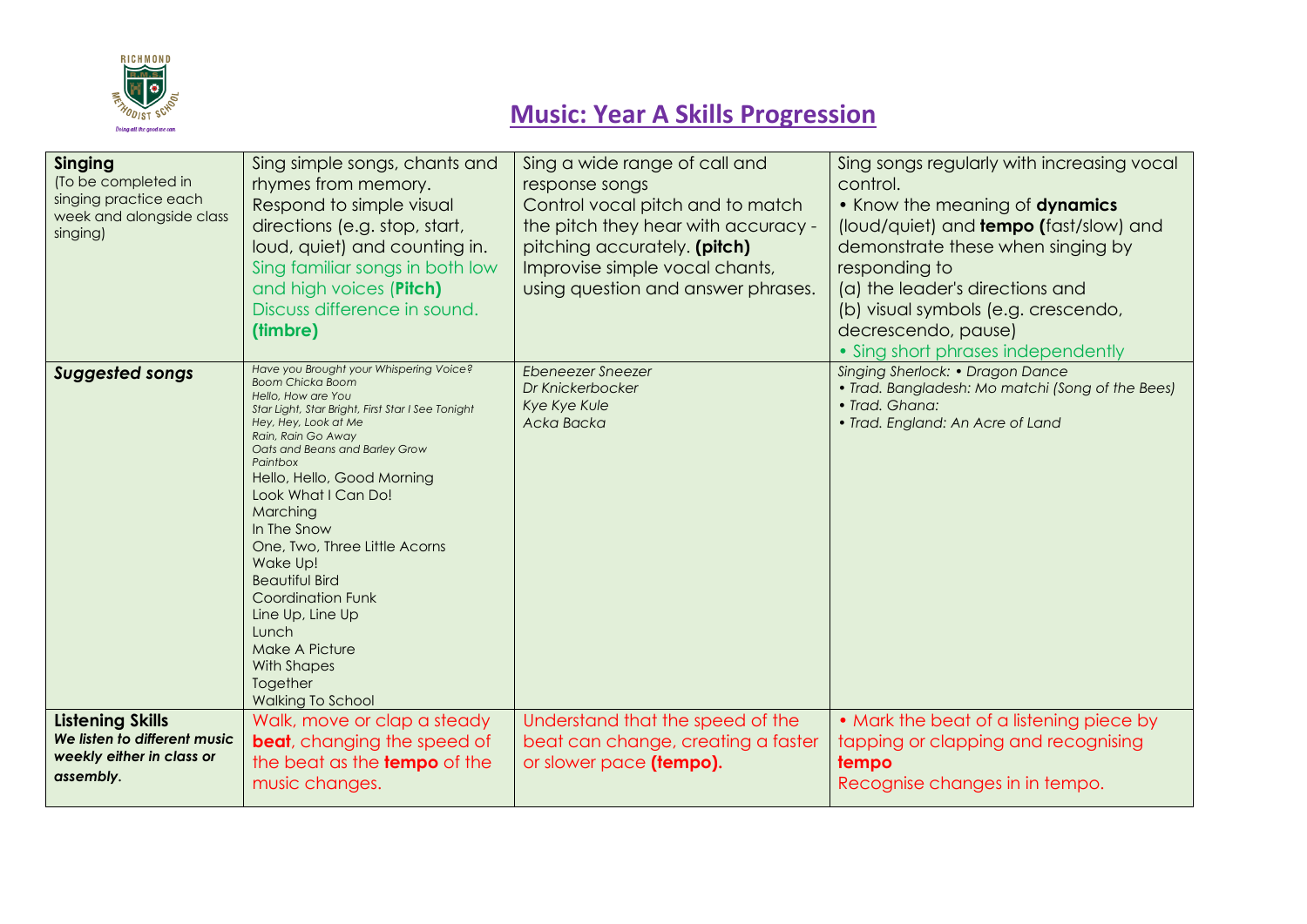

|                                                                          | • Respond to the pulse in<br>recorded/live music through<br>movement and dance<br>Listen to sounds in the local<br>school environment,<br>comparing high and low<br>sounds. (Pitch)                                                                                                                                                                                                                                                                                                                                                                                    | Respond independently to pitch<br>changes heard in short melodic<br>phrases                                                                                                                                                                                                              | • Walk in time to the <b>beat</b> of a piece of<br>music or song.<br>. Identify the beat groupings in familiar<br>music that they listen to                                                                                   |
|--------------------------------------------------------------------------|------------------------------------------------------------------------------------------------------------------------------------------------------------------------------------------------------------------------------------------------------------------------------------------------------------------------------------------------------------------------------------------------------------------------------------------------------------------------------------------------------------------------------------------------------------------------|------------------------------------------------------------------------------------------------------------------------------------------------------------------------------------------------------------------------------------------------------------------------------------------|-------------------------------------------------------------------------------------------------------------------------------------------------------------------------------------------------------------------------------|
| Listening:<br><b>Refer to the</b><br>interrelated<br>dimensions of music | Mozart - Rondo alla Turca (listen to<br>different versions of the music)<br>e.g.<br>Rondo alla Turca (musical glasses)<br>tenThing Brass Ensemble plays<br>Mozart's "Rondo alla turca" from<br>Piano Sonata 11 in A major, K. 331<br>The Radetzky March by Johann<br>Strauss<br>Colonel Hathi's March (The Elephant<br>Song) from The Jungle Book.<br><b>Beatles</b><br>Samba - Fanfarra (Cabua-Le-Le), S<br>érgio Mendes/Carlinhos Brown<br>Mattachins' from Capriol Suite by<br>Warlock Rondo Alla Turca by Mozart<br>Symphony No. 4, fourth movement<br>by Bruckner | Holst - Mars from The Planets<br>Maple Leaf Rag by Joplin<br>Wild Man - Kate Bush<br>Gamelan - Baris, Gong Kebyar of Peliatan<br><b>Coordination Funk</b>                                                                                                                                | Night Ferry - Anna Clyne<br>The Elephant from Carnival of the Animals by Saint-<br>Saëns<br>Runaway Blues - Ma Rainey<br>Eine Kleine Nachtmusik, Mozart                                                                       |
| <b>Rhythm, Performing</b><br>and Composing                               | • Create musical sound<br>effects and short sequences<br>of sounds in response to<br>stimuli, e.g. a rainstorm or a<br>train journey.<br>Combine sounds to make a<br>story, choosing and playing<br>classroom instruments.                                                                                                                                                                                                                                                                                                                                             | Recognise how graphic notation<br>can represent created sounds.<br>Explore and invent own symbols for<br>a graphic score.<br>Follow pictures and symbols to<br>guide playing.<br>• Invent, retain and recall rhythm<br>and pitch patterns<br>perform <b>pitch patterns</b> taking turns. | Create music in response to a non-<br>musical stimulus (e.g. a storm, a car race,<br>or a rocket launch).<br>Use graphic symbols, dot notation and<br>stick notation, as appropriate, to keep a<br>record of composed pieces. |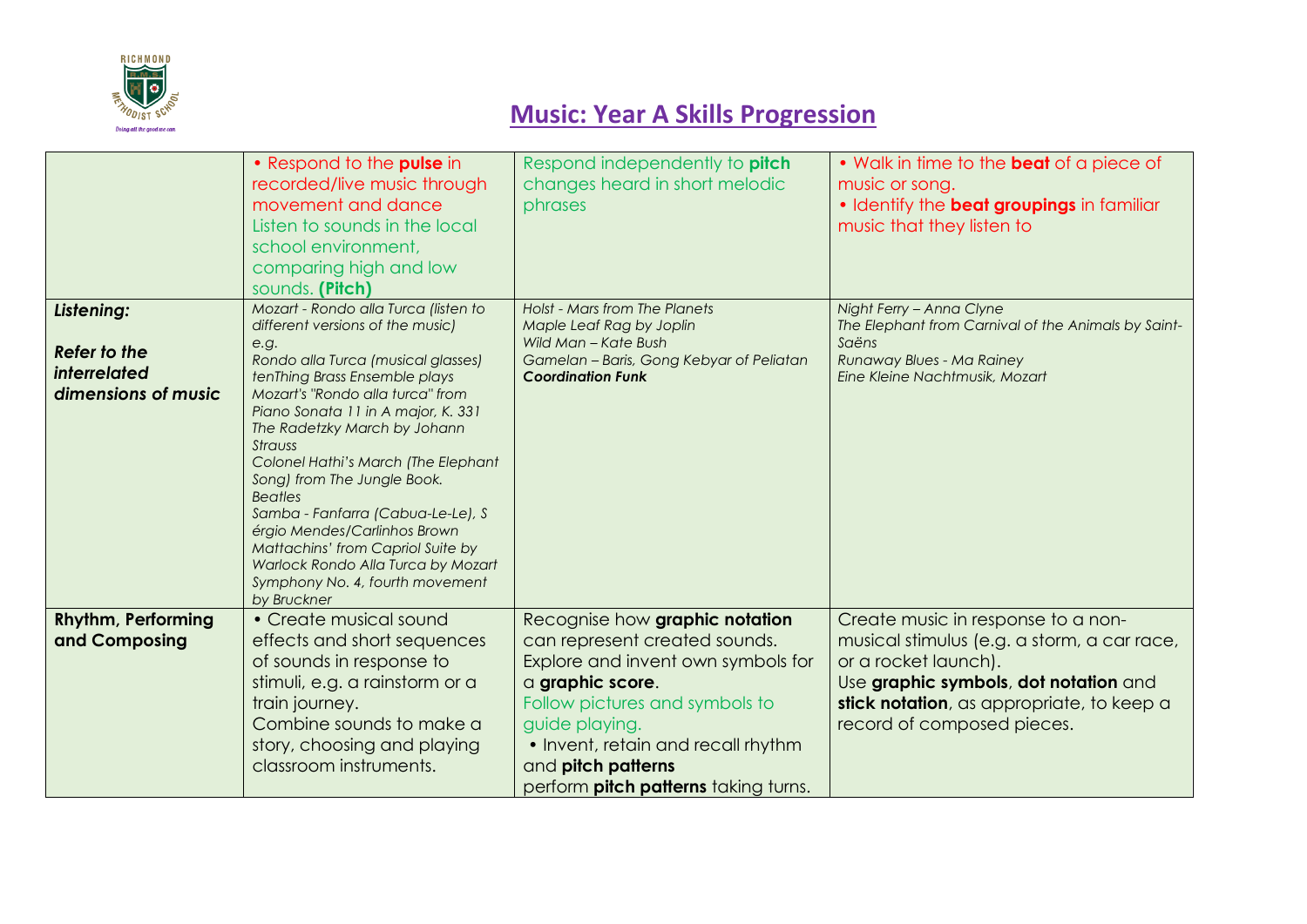

|                        | Play repeated rhythm patterns<br>(ostinati) and short, pitched<br>patterns on tuned instruments<br>to maintain a steady beat. 1<br>• Use body percussion and<br>classroom percussion<br>Perform / copy rhythm<br>patterns accurately.<br>• Understand the difference<br>between creating a rhythm<br>pattern and a pitch pattern. | • Improvise simple question and<br>answer phrases,<br>Improvise question and answer<br>phrases on untuned percussion,<br>creating a musical conversation.<br>Group beats in twos and threes by<br>tapping knees on the first<br>(strongest) beat and clapping the<br>remaining beats.<br>Perform short repeating rhythm<br><b>patterns</b> (ostinati) while keeping in<br>time with a <b>steady beat.</b><br>• Perform word-pattern chants (e.g.<br>ca-ter-pil-lar crawl, fish and chips);<br>create, retain and perform their<br>own rhythm patterns. | Play rhythms, copying a leader, and<br>invent rhythms for others to copy on<br>untuned percussion.<br>Create rhythms using word phrases as a<br>starting point<br>Read and respond to chanted rhythm<br>patterns, and represent them with stick<br>notation including crotchets, quavers and<br>crotchets rests. |
|------------------------|-----------------------------------------------------------------------------------------------------------------------------------------------------------------------------------------------------------------------------------------------------------------------------------------------------------------------------------|--------------------------------------------------------------------------------------------------------------------------------------------------------------------------------------------------------------------------------------------------------------------------------------------------------------------------------------------------------------------------------------------------------------------------------------------------------------------------------------------------------------------------------------------------------|------------------------------------------------------------------------------------------------------------------------------------------------------------------------------------------------------------------------------------------------------------------------------------------------------------------|
|                        |                                                                                                                                                                                                                                                                                                                                   | Explore percussion sounds to<br>enhance storytelling,                                                                                                                                                                                                                                                                                                                                                                                                                                                                                                  |                                                                                                                                                                                                                                                                                                                  |
| <b>Year 3 &amp; 4</b>  | <b>Autumn A</b>                                                                                                                                                                                                                                                                                                                   | <b>Spring A</b><br><b>Year A Learn to play Glockenspiels</b>                                                                                                                                                                                                                                                                                                                                                                                                                                                                                           | <b>Summer A</b><br><b>Composing</b>                                                                                                                                                                                                                                                                              |
| <b>NC REQUIREMENTS</b> | increasing accuracy, fluency, control and expression<br>Use and understand staff/stave and other musical notations<br>traditions and from great composers and musicians<br>Listen with attention to detail and recall sounds<br>Develop an understanding of the history of music                                                  | composition, organising and manipulating ideas within musical structures and reproducing sounds from aural memory.<br>Play and perform in solo and ensemble contexts, using their voices and playing musical instruments with<br>Improvise and compose music for a range of purposes using the inter-related dimensions of music<br>Appreciate and understand a wide range of high-quality live and recorded music drawn from different                                                                                                                | Pupils should be taught to sing and play musically with increasing confidence and control. They should develop an understanding of musical                                                                                                                                                                       |
| <b>Singing</b>         | Sing a widening range of unison<br>songs of varying styles and                                                                                                                                                                                                                                                                    | Continue to sing a broad range of<br>unison songs with the range of an                                                                                                                                                                                                                                                                                                                                                                                                                                                                                 | • Sing rounds and partner songs in different<br>time signatures and begin to sing repertoire                                                                                                                                                                                                                     |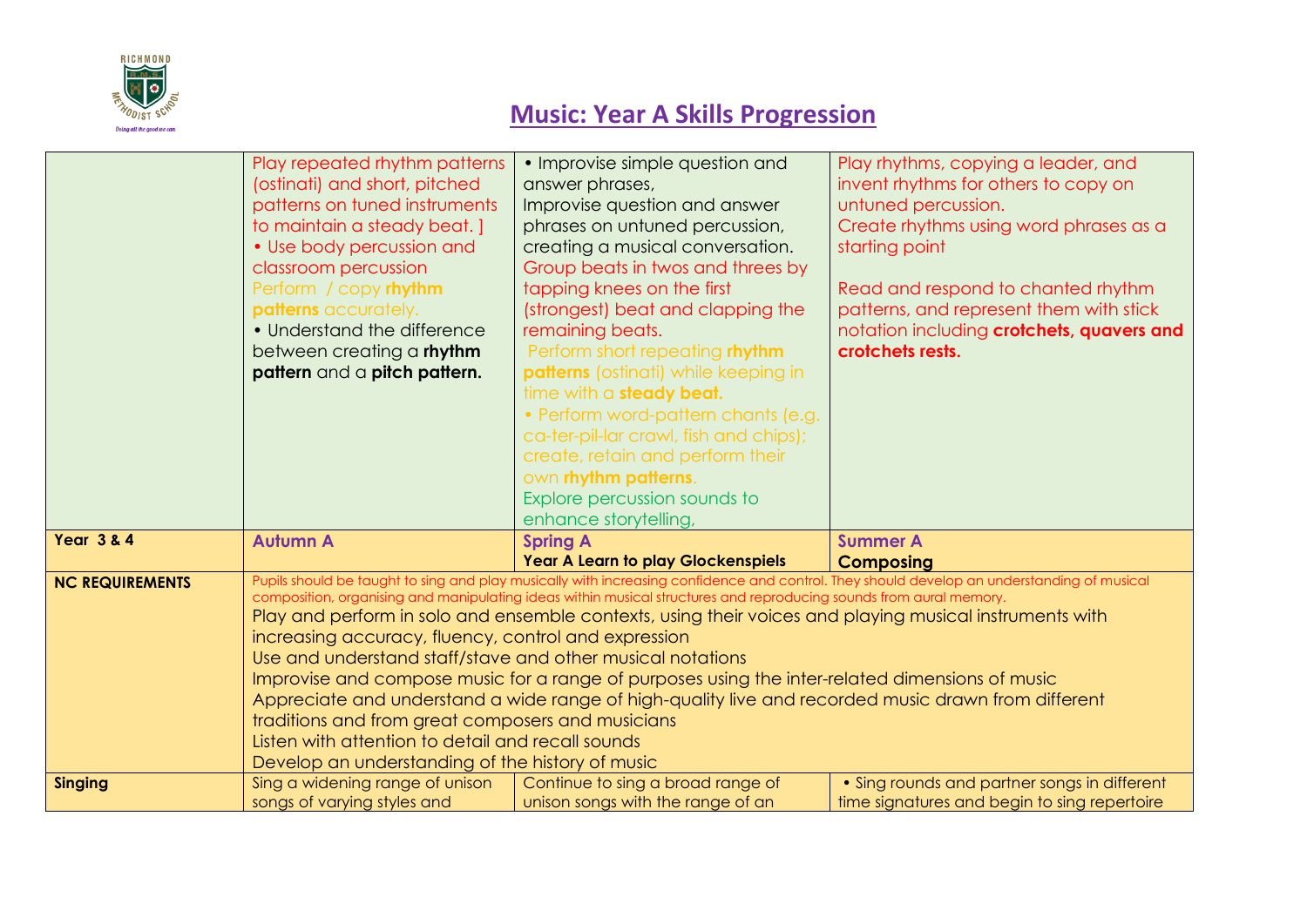

|                                           | structures with a pitch range          | octave, pitching the voice accurately                                           | with small and large leaps as well as a simple                                                                                         |
|-------------------------------------------|----------------------------------------|---------------------------------------------------------------------------------|----------------------------------------------------------------------------------------------------------------------------------------|
|                                           | tunefully and with expression.         | and following directions for getting                                            | second part to introduce vocal harmony                                                                                                 |
|                                           | Perform forte and piano, loud          | louder (crescendo) and quieter                                                  |                                                                                                                                        |
|                                           | and soft.                              | (decrescendo).                                                                  | • Perform a range of songs                                                                                                             |
|                                           | • Perform actions confidently          | • Sing rounds                                                                   |                                                                                                                                        |
|                                           | and in time to a range of action       | • Perform songs                                                                 |                                                                                                                                        |
|                                           | songs                                  |                                                                                 |                                                                                                                                        |
|                                           | . Walk, move or clap a steady          |                                                                                 |                                                                                                                                        |
|                                           |                                        |                                                                                 |                                                                                                                                        |
|                                           | beat with others, changing the         |                                                                                 |                                                                                                                                        |
|                                           | speed of the beat as the <b>tempo</b>  |                                                                                 |                                                                                                                                        |
|                                           | of the music changes.                  |                                                                                 |                                                                                                                                        |
|                                           | • Perform as a choir in school         |                                                                                 |                                                                                                                                        |
|                                           | assemblies / Christmas show            |                                                                                 |                                                                                                                                        |
|                                           | <b>Coordination Funk</b><br>Medication | Junior Songscape: Listen to the Rain                                            | · Junior Voiceworks 1: Calypso                                                                                                         |
|                                           | <b>Monday Morning</b>                  | • Voicelinks: Extreme Weather<br>• Sing Up: Skye Boat Song                      | • Junior Voiceworks 2: Our Dustbin<br>• Voiceworks 1: Hear the Wind                                                                    |
|                                           | The Greeting                           | • Trad. Ireland: Be Thou My Vision                                              | • Happy Birthday                                                                                                                       |
|                                           | The Road Building Song                 | • Junior Voiceworks 1: Now The Sun Is Shining                                   | • Trad. Ghana: Namuma                                                                                                                  |
|                                           | <b>Well Done!</b>                      | • Singing Sherlock 2: Shadow<br>• High Low Chickalo                             | Mary's Song<br>Sad Song (In Winter)                                                                                                    |
|                                           |                                        | <b>Composer Fun Facts</b>                                                       | Song of The Wives                                                                                                                      |
|                                           |                                        | Fireworks (Warm Up)                                                             | The King's Feelings                                                                                                                    |
|                                           |                                        | <b>Please Miss</b>                                                              |                                                                                                                                        |
| Listening<br>We listen to different music |                                        | *Listen with attention to detail and recall sounds with increasing aural memory |                                                                                                                                        |
| weekly either in class or                 |                                        |                                                                                 | *Appreciate and understand a wide range of high-quality live and recorded music drawn from different traditions and from great         |
| assembly.                                 | composers and musicians                |                                                                                 |                                                                                                                                        |
|                                           |                                        |                                                                                 | * Develop pupils' shared knowledge and understanding of the stories, origins, traditions, history and social context of the music they |
|                                           | are listening to, singing and playing. |                                                                                 |                                                                                                                                        |
|                                           |                                        |                                                                                 | Listening to recorded performances should be complemented by opportunities to experience live music making in and out of school.       |
| <b>Listening suggestions</b>              | Symphony No. 5, Beethoven              | Night on a Bare Mountain Mussorgsky Romantic                                    | Mars from The Planets Holst 20th Century                                                                                               |
|                                           | Hallelujah from Messiah, Handel        | Take the 'A' Train4 Billy Strayhorn/Duke Ellington                              | Funk - I Got You (I Feel Good) James Brown                                                                                             |
|                                           |                                        | Orchestra                                                                       | Samba Fanfarra (Cabua-Le-Le) Sérgio Mendes/Carlinhos                                                                                   |
|                                           | <b>Wonderwall</b> , Oasis              | Calypso Tropical Bird Trinidad Steel Band                                       | <b>Brown</b>                                                                                                                           |
|                                           | Indian Classical, Sahela Re, Kishori   | The Young Person's Guide To The Orchestra by Benjamin                           | Eleanor Rigby and Ob-la-di, Ob-la-da by The Beatles                                                                                    |
|                                           | Amonkar                                | <b>Britten</b>                                                                  | Piano Sonata No. 14 'Moonlight' by Beethoven                                                                                           |
|                                           |                                        | Vltava' from Ma Vlast by Smetana                                                | Toccata and Fugue in D minor by J. S. Bach                                                                                             |
|                                           |                                        | Kocka leze dirou (Traditional)                                                  | <b>Eine Kleine Nachtmusik by Mozart</b><br>'Hallelujah Chorus' from Messiah                                                            |
|                                           |                                        |                                                                                 |                                                                                                                                        |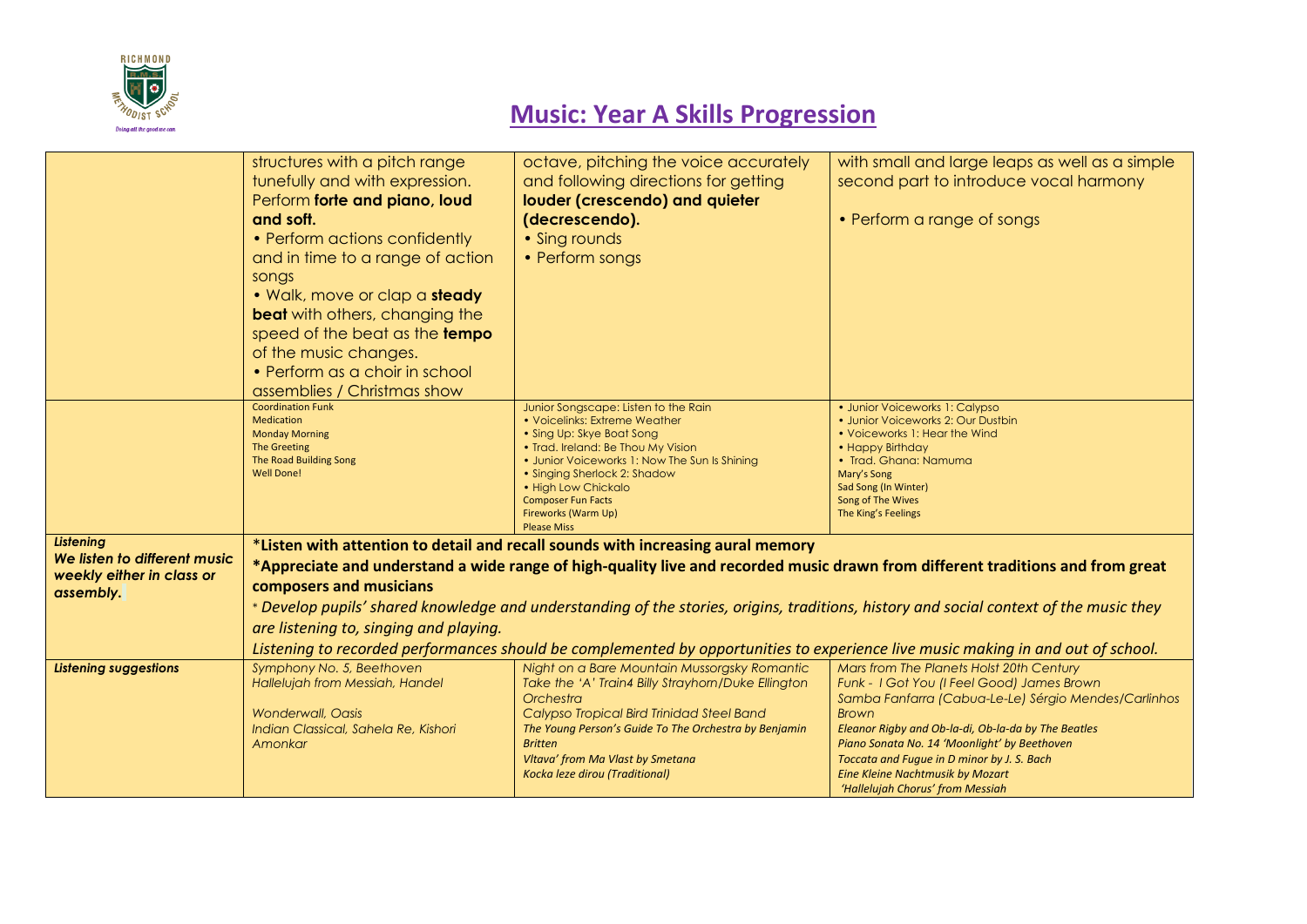

| <b>Composing and</b><br>improvising<br>• Capture and record<br>creative ideas using any<br>of: graphic symbols;<br>rhythm notation and time<br>signatures; staff notation;<br>technology. | Improvise (using voices, tuned<br>and untuned percussion) as<br>'Question and answer' type.<br>Structure musical ideas (e.g.<br>using echo or question and<br>answer phrases)<br>Create music that has a<br>beginning, middle and end.<br>Compose song<br>accompaniments on untuned<br>percussion using known<br>rhythms and note values.     | Improvise (using glockenspiels)<br>inventing short 'on-the-spot'<br>responses using a limited note-<br>range e.g pentatonic scale.<br>Compose in response to different<br>stimuli, e.g. stories, verse, images<br>(paintings and photographs) and<br>musical sources.                                                                                                                                                                            | • Improvise on a limited range of pitches,<br>making use of musical features including<br>smooth (legato) and detached<br>(staccato).<br>• Make compositional decisions about<br>the overall structure of improvisations or<br>compositions.<br>*Explore developing knowledge of<br>musical components by composing<br>music to create a specific mood, for<br>example creating music to accompany<br>a short film clip.<br>• Introduce the idea of major and minor<br>chords. |
|-------------------------------------------------------------------------------------------------------------------------------------------------------------------------------------------|-----------------------------------------------------------------------------------------------------------------------------------------------------------------------------------------------------------------------------------------------------------------------------------------------------------------------------------------------|--------------------------------------------------------------------------------------------------------------------------------------------------------------------------------------------------------------------------------------------------------------------------------------------------------------------------------------------------------------------------------------------------------------------------------------------------|--------------------------------------------------------------------------------------------------------------------------------------------------------------------------------------------------------------------------------------------------------------------------------------------------------------------------------------------------------------------------------------------------------------------------------------------------------------------------------|
| <b>Rhythm, Notation &amp;</b><br><b>Performing</b><br>• Capture and record<br>creative ideas using<br>any of:<br>- graphic symbols<br>- rhythm notation<br>- staff notation               | Recognise and perform different<br>note values.<br>Introduce the stave, lines and<br>spaces, and clef.<br>Use dot notation to show<br>higher or lower pitch<br>Apply word chants to rhythms,<br>understanding how to link<br>each syllable to one musical<br>note<br>Use listening skills to correctly<br>order phrases using dot<br>notation | Play and perform melodies<br>following staff notation using a small<br>range.<br>Individually (solo) copy stepwise<br>melodic phrases with accuracy at<br>different speeds; allegro and<br>adagio, fast and slow. Extend to<br>question-and-answer phrases.<br>Play and perform melodies<br>following staff notation<br>Understand the differences<br>between minims, crotchets, paired<br>quavers and rests.<br>Read and perform pitch notation | • Perform in two or more parts (e.g.<br>melody and accompaniment or a duet)<br>from simple notation<br>• Copy short melodic phrases including<br>those using the pentatonic scale (e.g. C,<br>D, E, G, A                                                                                                                                                                                                                                                                       |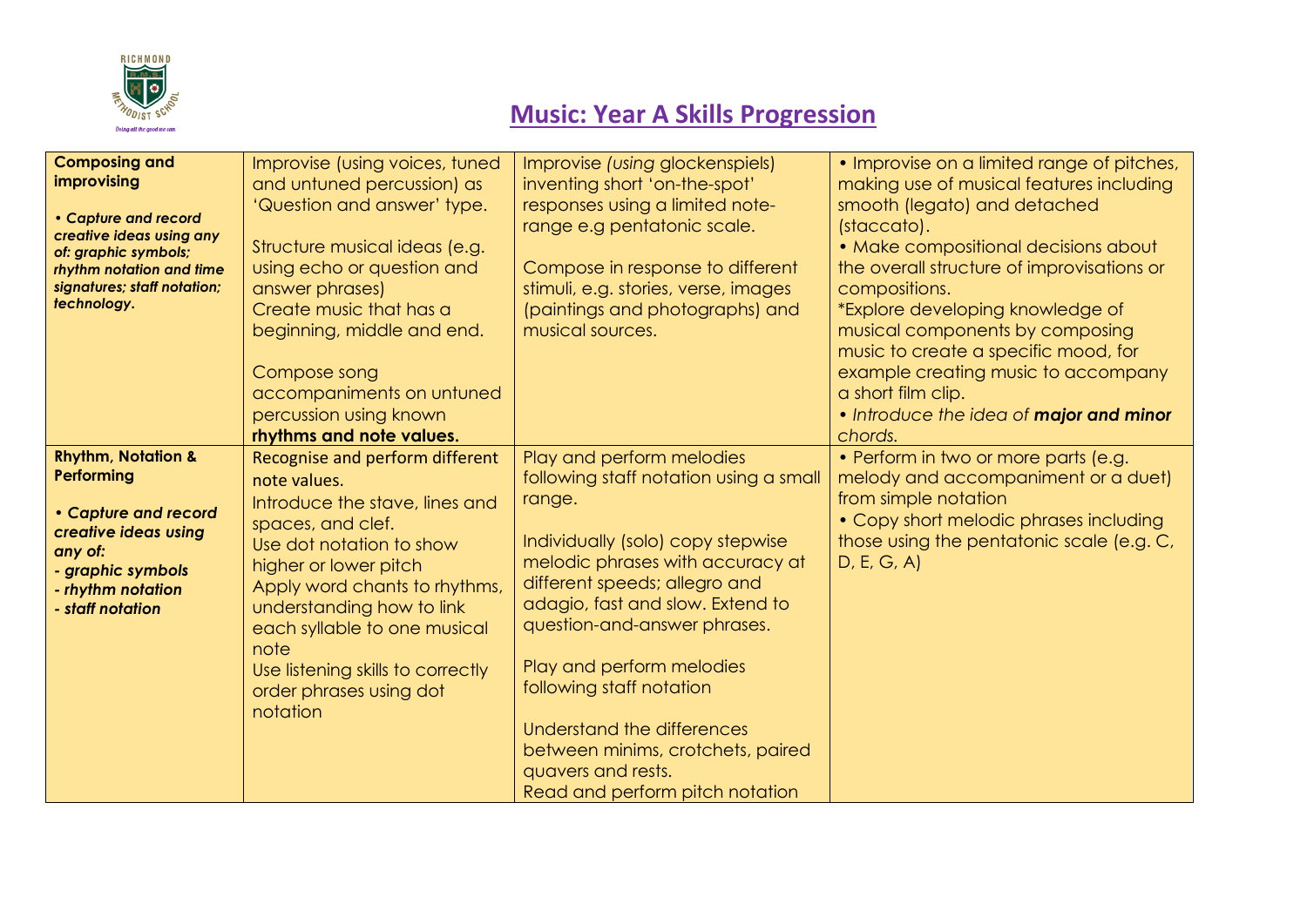

|            |                 | Follow and perform simple rhythmic<br>scores to a steady beat: maintain<br>individual parts accurately within<br>the rhythmic texture, achieving a<br>sense of ensemble<br>Combine known rhythmic notation<br>with letter names to create rising<br>and falling phrases eg using just<br>three notes<br>Combine known rhythmic notation<br>with letter names to create short<br>pentatonic phrases<br>Arrange individual notation cards<br>of known note values (i.e. minim,<br>crotchet, crotchet rest and paired<br>quavers) to create sequences<br>phrases, arranged into bars |                                 |
|------------|-----------------|-----------------------------------------------------------------------------------------------------------------------------------------------------------------------------------------------------------------------------------------------------------------------------------------------------------------------------------------------------------------------------------------------------------------------------------------------------------------------------------------------------------------------------------------------------------------------------------|---------------------------------|
| Year 5 & 6 | <b>Autumn A</b> | <b>Spring A</b>                                                                                                                                                                                                                                                                                                                                                                                                                                                                                                                                                                   | <b>Summer A</b>                 |
|            | Composing       | Year A Learn Ukulele & perform                                                                                                                                                                                                                                                                                                                                                                                                                                                                                                                                                    | <b>Composing and Performing</b> |

Pupils should be taught to sing and play musically with increasing confidence and control. They should develop an understanding of musical composition, organising and manipulating ideas within musical structures and reproducing sounds from aural memory.

### **NC REQUIREMENTS**

Play and perform in solo and ensemble contexts, using their voices and playing musical instruments with increasing accuracy, fluency, control and expression

Use and understand staff/stave and other musical notations

Improvise and compose music for a range of purposes using the inter-related dimensions of music

Appreciate and understand a wide range of high-quality live and recorded music drawn from different traditions and from great composers and musicians

Listen with attention to detail and recall sounds

Develop an understanding of the history of music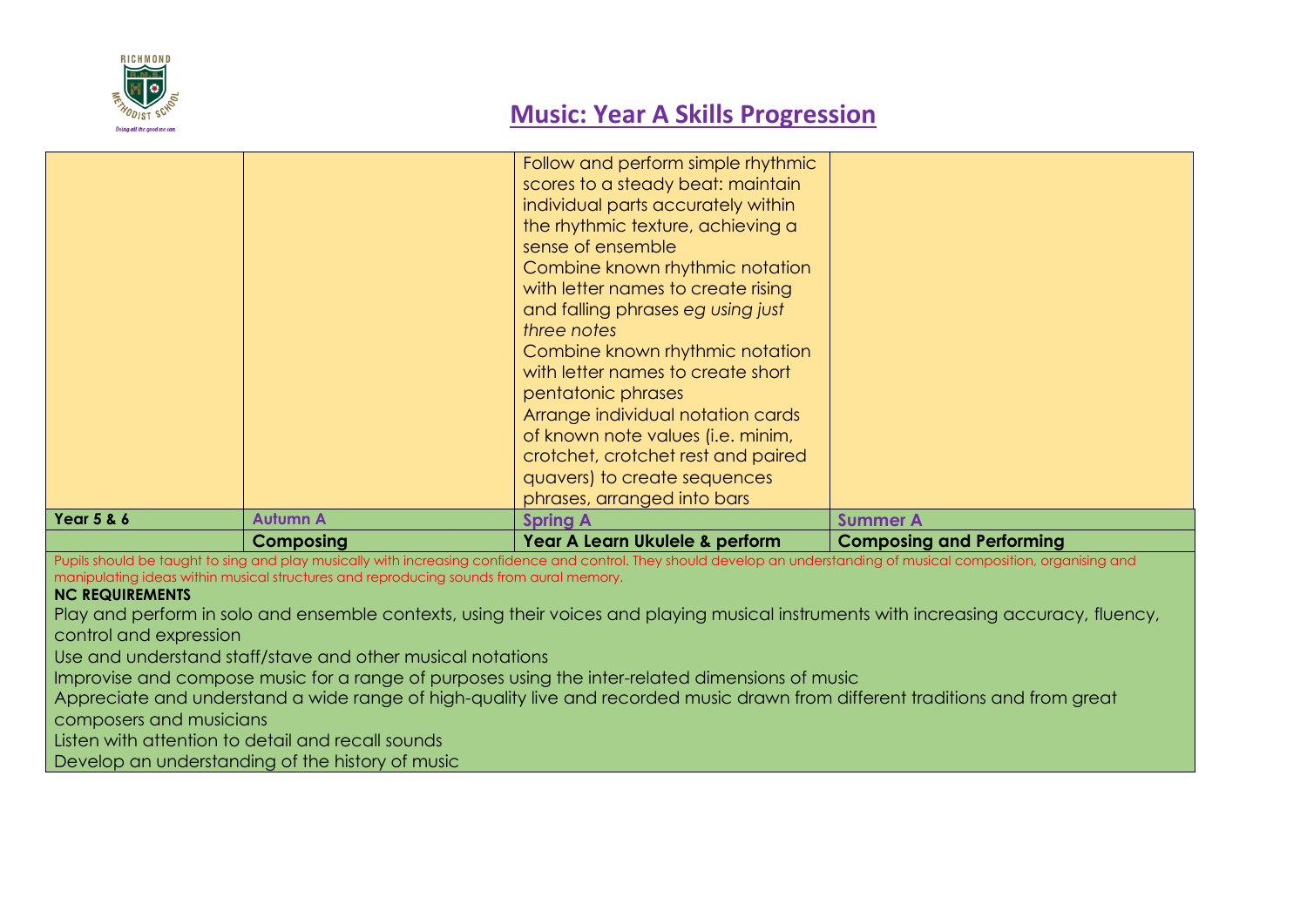

| Singing                                                                             | Sing a broad range of songs<br>from an extended repertoire<br>with a sense of ensemble and<br>performance.<br>Perform a range of songs in<br>school assemblies and in<br>school performance<br>opportunities.                                                                                                                 | Sing a broad range of songs from<br>an extended repertoire with a sense<br>of ensemble and performance.<br>Perform a range of songs in school<br>assemblies and in school<br>performance opportunities.<br>To vary tempo, dynamics and<br>articulation when singing<br>To maintain a part in a group when<br>singing<br>To perform a simple round<br>To sing with a good awareness of<br>pitch<br>To identify phrases in a round<br>To sing in two parts, identifying the<br>difference between unison and<br>harmony singing | Sing a broad range of songs observing<br>rhythm, phrasing, accurate pitching and<br>appropriate style.<br>Perform a range of songs as a choir in<br>school assemblies, school performance<br>opportunities and to a wider audience.                      |
|-------------------------------------------------------------------------------------|-------------------------------------------------------------------------------------------------------------------------------------------------------------------------------------------------------------------------------------------------------------------------------------------------------------------------------|-------------------------------------------------------------------------------------------------------------------------------------------------------------------------------------------------------------------------------------------------------------------------------------------------------------------------------------------------------------------------------------------------------------------------------------------------------------------------------------------------------------------------------|----------------------------------------------------------------------------------------------------------------------------------------------------------------------------------------------------------------------------------------------------------|
| Suggested Singing:                                                                  | Include observing phrasing, accurate<br>pitching and appropriate style. E.g.<br>three-part rounds, partner songs, and<br>songs with a verse and a chorus.<br>• Trad. Ireland: Danny Boy<br>• Ally Ally O<br>• Trad. Caribbean: Four White Horses<br>· Trad. Uganda: Dipidu<br>• Are You Ready?<br>· Sing Up: Dona Nobis Pacem | · Trad. South Africa: Siyahamba<br>· Junior Voiceworks 1: Calypso<br>• Sing Up: Touch the Sky<br>· Trad. Ghana: Senwa de Dende<br>• Sing Up: Be the Change<br>• Sing Up: One Moment, One People<br>• Sing Up: There's a Power in the Music<br>Poor Little Pluto<br><b>School Is Nearly Over</b><br><b>Tick Tock (The Clocks Go Forward)</b><br>Harmony<br>Our Time To Shine<br>Ubuntu                                                                                                                                         | Continue to sing three and four-part rounds or<br>partner songs, and experiment with positioning<br>singers randomly within the group.<br>• Sing Up: We are the Champions<br>• British National Anthem - God Save the Queen<br>• Sing Up: We Go Together |
| Listening<br>We listen to different music<br>weekly either in class or<br>assembly. | and from great composers and musicians                                                                                                                                                                                                                                                                                        | *Listen with attention to detail and recall sounds with increasing aural memory                                                                                                                                                                                                                                                                                                                                                                                                                                               | *Appreciate and understand a wide range of high-quality live and recorded music drawn from different traditions                                                                                                                                          |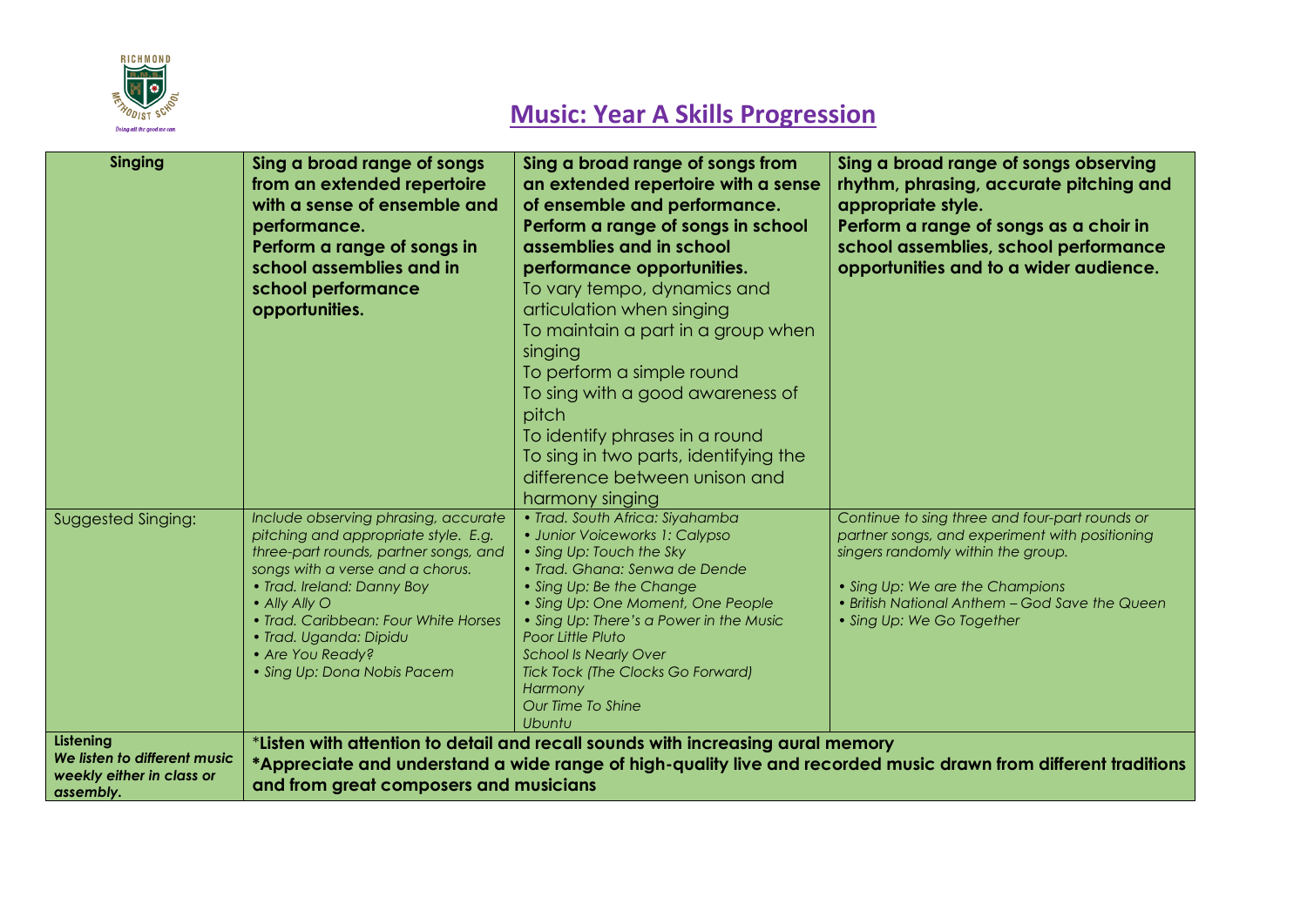

| To identify and describe the inter-related dimensions of music                                                                                                                                                                                                                                                                                                                                                                                                                                                                         |                                                                                                                                                                                                                                                                                                                                        |                                                                                                                                                                                                                                                                                                                                                                                                                                               |                                                                                                                                                                                                                                                          |
|----------------------------------------------------------------------------------------------------------------------------------------------------------------------------------------------------------------------------------------------------------------------------------------------------------------------------------------------------------------------------------------------------------------------------------------------------------------------------------------------------------------------------------------|----------------------------------------------------------------------------------------------------------------------------------------------------------------------------------------------------------------------------------------------------------------------------------------------------------------------------------------|-----------------------------------------------------------------------------------------------------------------------------------------------------------------------------------------------------------------------------------------------------------------------------------------------------------------------------------------------------------------------------------------------------------------------------------------------|----------------------------------------------------------------------------------------------------------------------------------------------------------------------------------------------------------------------------------------------------------|
| <b>Suggested Listening</b><br>Develop pupils' shared<br>knowledge and<br>understanding of the<br>stories, origins, traditions,<br>history and social context<br>of the music they are<br>listening to, singing and<br>playing.<br>Listening to recorded<br>performances should be<br>complemented by<br>opportunities to<br>experience live music<br>making in and out of<br>school.<br>At the end of Year 6,<br>pupils should be able to<br>identify some of the<br>focused listening pieces of<br>music and their<br>characteristics | English Folk Song Suite5 Vaughan Williams<br>20th Century<br>90s Singer/Songwriter Play Dead Björk<br>Nigeria Drumming Jin-Go-La-Ba (Drums of<br>Passion) Babatunde Olatunji<br><b>England Folk Sea Shanties Various</b>                                                                                                               | Symphonic Variations on an African Air<br>Coleridge-Taylor 20th Century<br>80s Synth/Pop Smalltown Boy Bronski Beat<br>South Africa Choral Inkanyezi Nezazi Ladysmith<br><b>Black Mambazo</b><br>Trumpet Concerto, third movement by Haydn<br>'Largo' from Xerxes by Handel Piano Sonata No.<br>14 'Moonlight' by Beethoven Symphony No. 9<br>'From The New World', second movement by<br>Dvořák 'Summer' from The Four Seasons by<br>Vivaldi | 1812 Overture Tchaikovsky Romantic<br>90s RnB Say My Name Destiny's Child<br>Jazz Take the 'A' Train Billy Strayhorn/Duke Ellington<br>Orchestra<br>Trinidad Calypso Tropical Bird Trinidad Steel Band<br>Poland Folk Mazurkas Op. 24 Chopin             |
| <b>Composing and</b><br>improvising<br>Use the interrelated<br>dimensions in music<br>throughout e.g.<br>timbre, texture,<br>dynamics                                                                                                                                                                                                                                                                                                                                                                                                  | Make decisions about<br>dynamic range, including very<br>loud, very quiet, moderately<br>loud and moderately quiet<br>Compose music for a given<br>task e.g. to accompany a<br>silent film or to set a scene<br>such as in a play or book.<br>(Graphic score / notation)<br>Use musical sounds, notes or<br>chords to compose music to | Improvise melodies over a simple<br>groove, responding to the beat.<br>Use chord changes as part of an<br><i>improvised sequence</i><br>Accompany songs.<br>Develop ensemble skills, playing<br>sounds accurately and together<br>though instrumental work (Ukulele)<br>Experiment with using a wider<br>range of dynamics, including very                                                                                                    | Create music with multiple sections that<br>include repetition and contrast.<br>Extend improvised melodies beyond 8<br>beats over a fixed groove.<br>Plan, compose and notate a melodic<br>phrase using the pentatonic scale (e.g. C,<br>$D, E, G, A$ ). |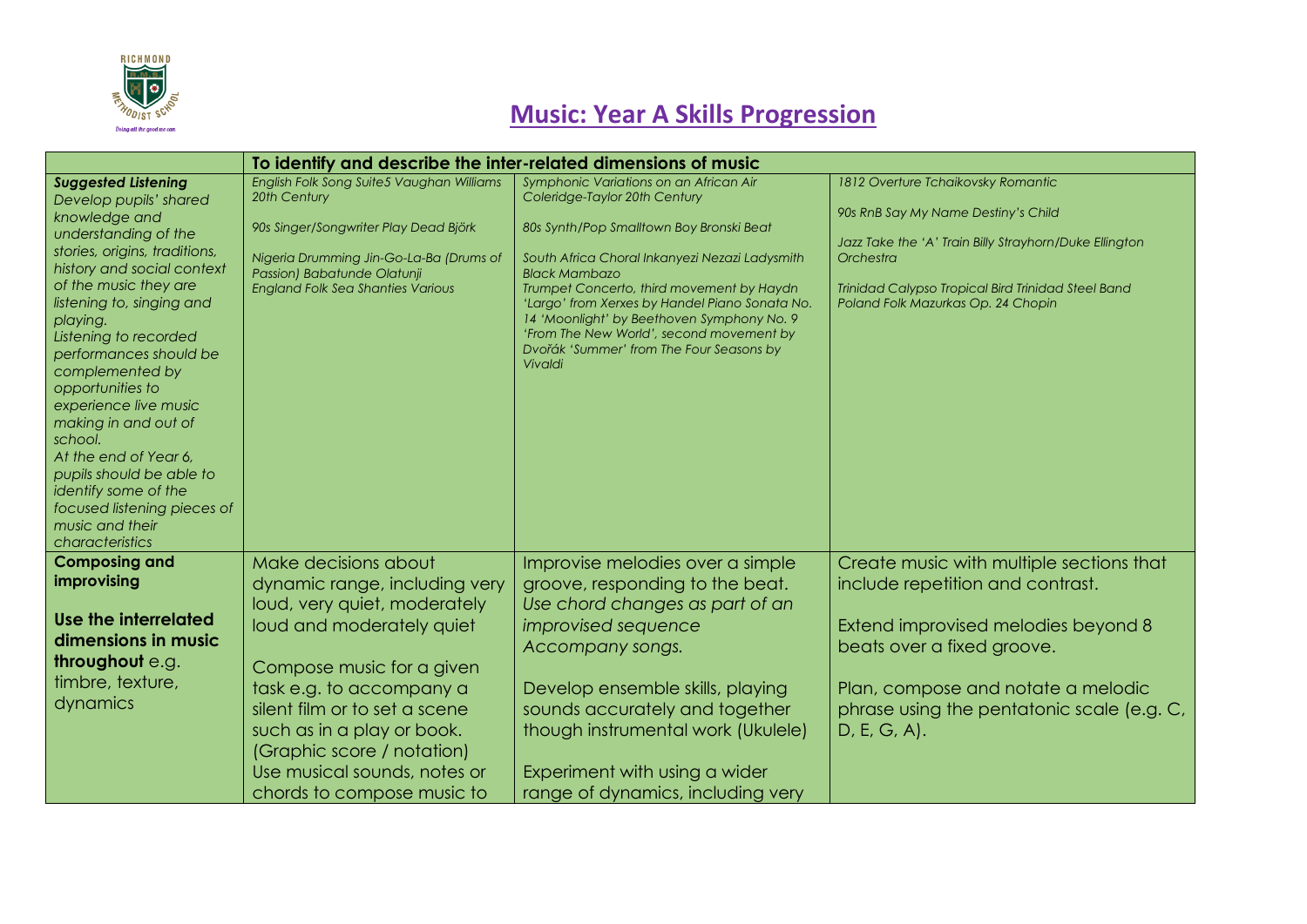

|                                                                                                                                                                                                              | evoke a specific atmosphere,<br>mood or environment<br>Use the interrelated<br>dimensions in music, e.g.<br>timbre, texture, dynamics                                                                                                                                                                                                                                                                                                                                                                      | loud (fortissimo), very quiet<br>(pianissimo), moderately loud<br>(mezzo forte), and moderately<br>quiet (mezzo piano).<br>Compose melodies suitable for the<br>instrument chosen.<br>Perform simple, chordal<br>accompaniments to familiar songs<br>(e.g. Yellow Submarine by The<br>Beatles).<br>Compose their own song and<br>accompaniment                                                                                               | Compose melodies and enhance melody<br>with rhythmic or chordal<br>accompaniment.<br>Compose a ternary piece; use available<br>music software/apps to create and<br>record it, discussing how musical contrasts<br>are achieved<br>Improvise e.g over a drone, developing<br>sense of shape and character, using<br>tuned percussion and melodic<br>instruments. |
|--------------------------------------------------------------------------------------------------------------------------------------------------------------------------------------------------------------|------------------------------------------------------------------------------------------------------------------------------------------------------------------------------------------------------------------------------------------------------------------------------------------------------------------------------------------------------------------------------------------------------------------------------------------------------------------------------------------------------------|----------------------------------------------------------------------------------------------------------------------------------------------------------------------------------------------------------------------------------------------------------------------------------------------------------------------------------------------------------------------------------------------------------------------------------------------|------------------------------------------------------------------------------------------------------------------------------------------------------------------------------------------------------------------------------------------------------------------------------------------------------------------------------------------------------------------|
| <b>Rhythm, Notation &amp;</b><br>Performing<br>• Capture and record<br>creative ideas using<br>any of:<br>- graphic symbols<br>- rhythm notation and<br>time signatures<br>- staff notation<br>- technology. | Read and play short rhythmic<br>phrases, using conventional<br>symbols for known rhythms<br>and note durations.<br>Understand the differences<br>between semibreves, minims,<br>crotchets and crotchet rests,<br>paired quavers and<br>semiguavers.<br>Understand the differences<br>between $2/4$ , $3/4$ and $4/4$ time<br>signatures.<br>Read and perform pitch<br>notation within an octave<br>Play melodies on tuned<br>percussion, melodic<br>instruments or keyboards,<br>following staff notation. | Further understand the differences<br>between semibreves, minims,<br>crotchets, quavers and<br>semiguavers, and their equivalent<br>rests.<br>Read and play confidently from<br>rhythm notation cards and rhythmic<br>scores.<br>Read and play a melody from staff<br>notation written on one stave and<br>using notes within an octave.<br>Further develop the skills to read<br>and perform pitch notation within<br>an octave (e.g. C-C). | Identifying note names and durations e.g.<br>a four-bar phrase.<br>Experiment with using a wider range of<br>dynamics, including very loud (fortissimo),<br>very quiet (pianissimo), moderately loud<br>(mezzo forte), and moderately quiet<br>(mezzo piano).                                                                                                    |